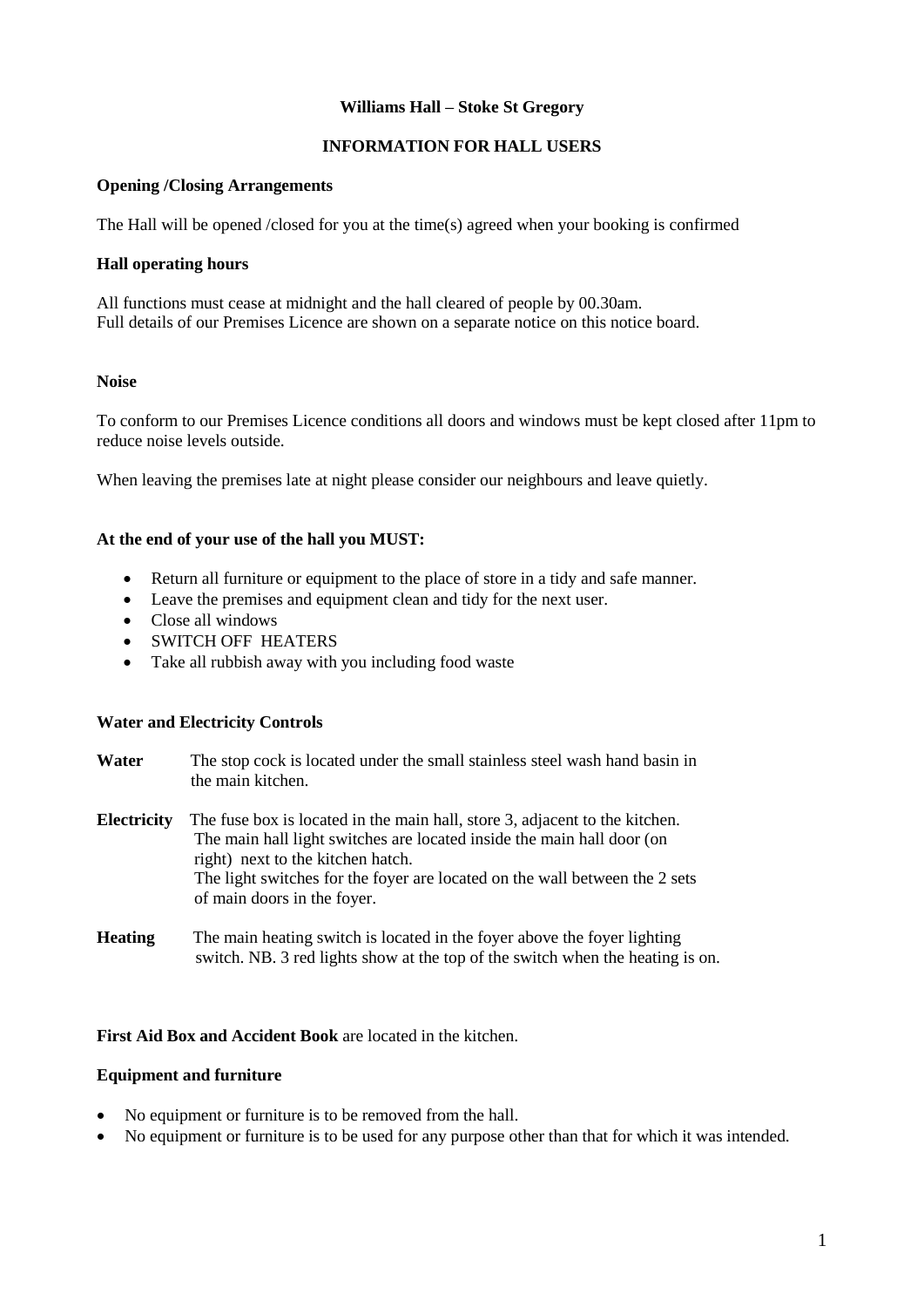# **Damage**

All damage must be reported to the booking secretary immediately at the end of the hire in the interests of safety of the next users.

# **Fire Precautions**

- **There is no telephone in the hall. Hirers must ensure that they have an operational mobile phone by which they can contact the emergency services.**
- **The post code for satnav use is TA3 6HA**
- **The OS grid reference of the Hall is ST 348 274**

No smoking is permitted in any part of the hall.

- Use of fireworks is not allowed anywhere within the Hall and Hall Grounds
- Any electrical equipment brought into the hall must be in good working order and have been checked by a competent person.
- Under 18's are not permitted to be in the hall unless in the presence of a responsible adult.
- All rubbish and refuse must be removed by hirers on vacating the hall after an event.
- Barbecues must have prior explicit permission and must not be positioned within 5 metres of the building.
- Use of any naked flame (eg candles) must have prior explicit permission, and then only in solid nonflammable containers.
- No soft furnishings or decorations are permitted near the heaters and light fittings.
- Regular and occasional hirers must ensure that everyone in the hall is aware of the location of the emergency exits, fire extinguishers and procedures to be followed in an emergency. An "announcement" suitable for use at the outset of an event or meeting is at the end of this notice.
- All doors and windows are to be kept in the closed position unless otherwise required for ventilation or access.
- No furniture or other obstacle is to be positioned so as to obstruct any doorway.

# **Emergency/Fire Evacuation**

The following procedure is to be followed by the persons responsible for an event on discovering a fire that cannot be brought under control using the fire fighting equipment in the hall.

- Alert everyone within earshot
- Operate the nearest fire call point
- Evacuate the building using all main and emergency exits.
- Do not stop to collect personal belongings.
- If safety permits close all windows before evacuating a room
- If safety permits check that there is no one in the toilets